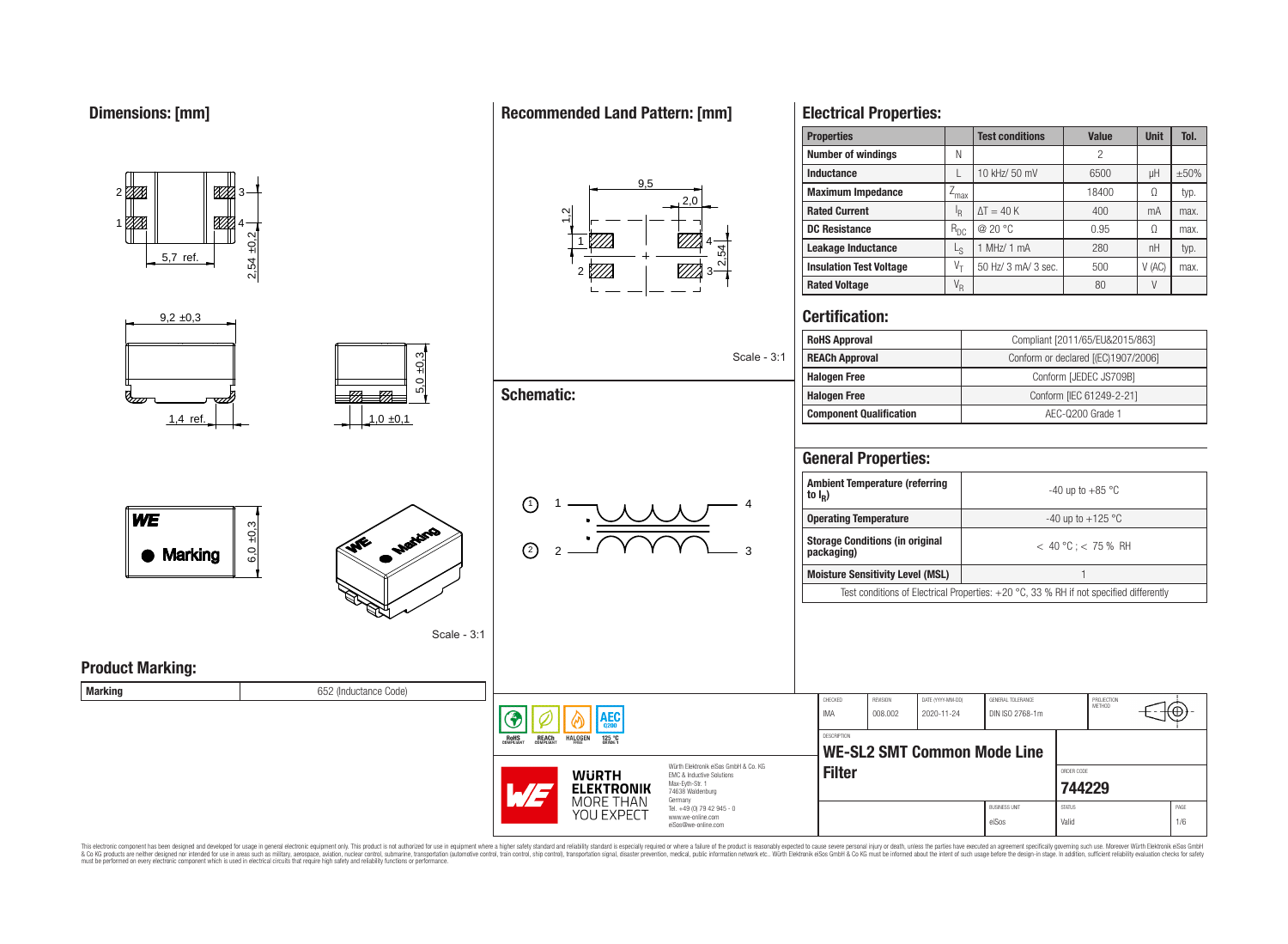# **Typical Impedance Characteristics:**



This electronic component has been designed and developed for usage in general electronic equipment only. This product is not authorized for subserved requipment where a higher selection equipment where a higher selection

**Test Setup:**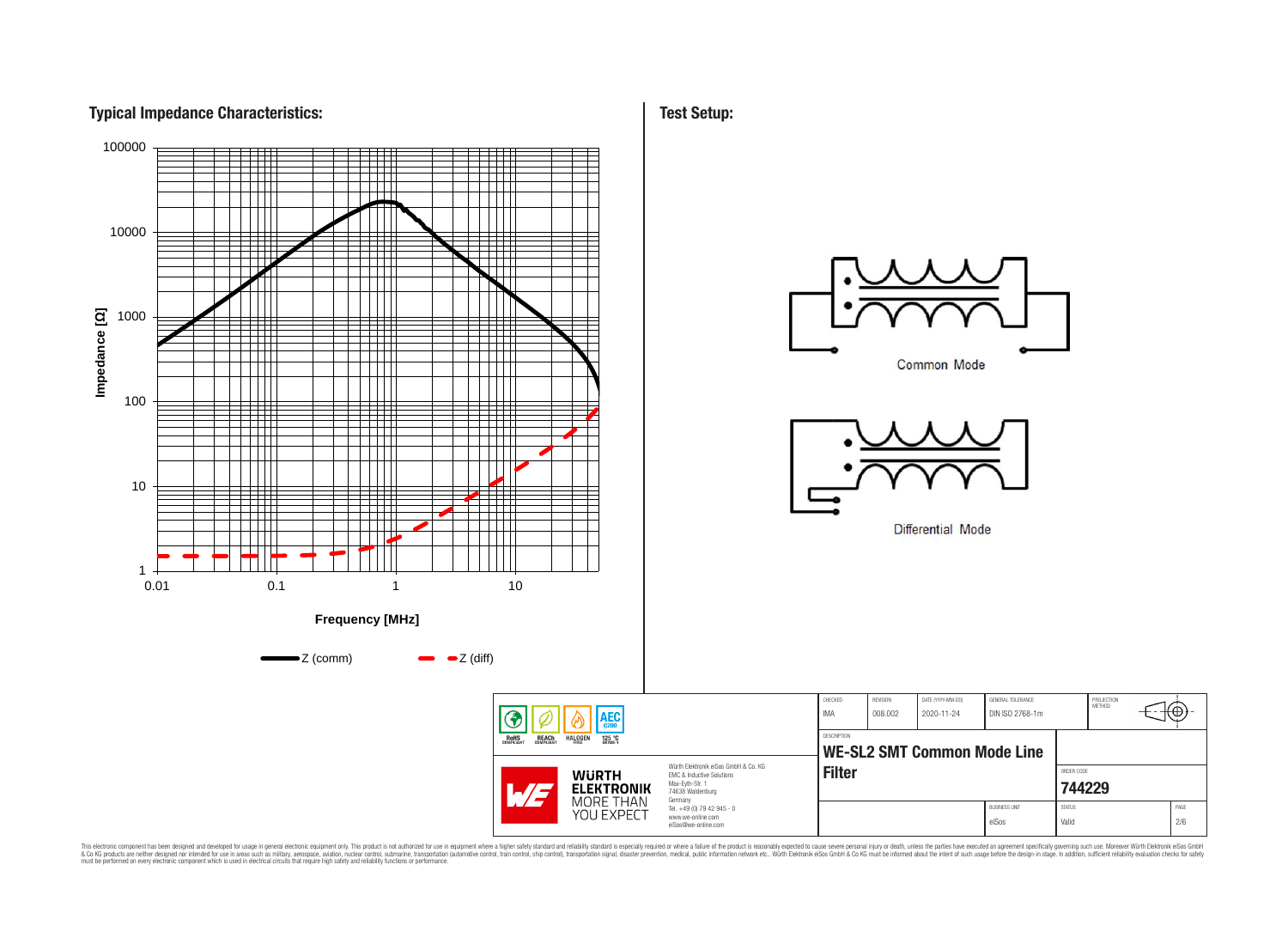# **Packaging Specification - Tape and Reel: [mm]**

# **Packaging Specification - Reel: [mm]**



This electronic component has been designed and developed for usage in general electronic equipment only. This product is not authorized for subserved requipment where a higher selection equipment where a higher selection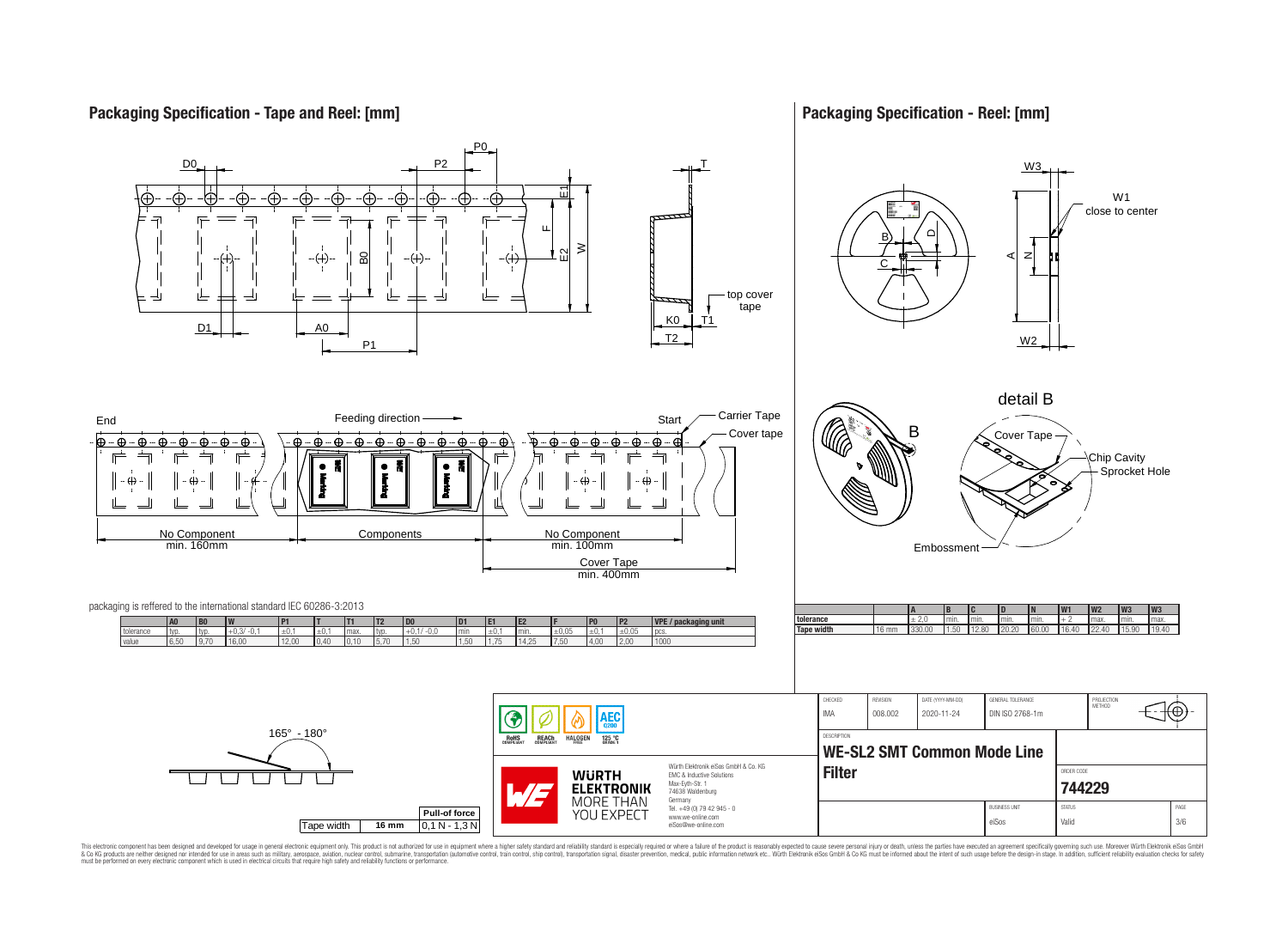# **Classification Reflow Profile for SMT components:**



# **Classification Reflow Soldering Profile:**

| <b>Profile Feature</b>                              |                    | Value                            |
|-----------------------------------------------------|--------------------|----------------------------------|
| <b>Preheat Temperature Min</b>                      | s min              | 150 °C                           |
| <b>Preheat Temperature Max</b>                      | <sup>I</sup> s max | 200 °C                           |
| Preheat Time $t_s$ from $T_{s min}$ to $T_{s max}$  | $t_{\rm s}$        | $60 - 120$ seconds               |
| Ramp-up Rate $(T_1$ to $T_p$ )                      |                    | 3 °C/ second max.                |
| <b>Liquidous Temperature</b>                        | T <sub>L</sub>     | 217°C                            |
| Time t <sub>1</sub> maintained above T <sub>1</sub> | t,                 | 60 - 150 seconds                 |
| Peak package body temperature                       | ' p                | $T_p \leq T_c$ , see Table below |
| Time within 5°C of actual peak<br>temperature       | t <sub>p</sub>     | $20 - 30$ seconds                |
| Ramp-down Rate $(T_p$ to $T_1$ )                    |                    | $6^{\circ}$ C/ second max.       |
| Time 25°C to peak temperature                       |                    | 8 minutes max.                   |

refer to IPC/ JEDEC J-STD-020E

# **Package Classification Reflow Temperature (T<sup>c</sup> ):**

| <b>Properties</b>                                                    | Volume mm <sup>3</sup><br>$350$ | Volume mm <sup>3</sup><br>350-2000 | Volume mm <sup>3</sup><br>>2000 |
|----------------------------------------------------------------------|---------------------------------|------------------------------------|---------------------------------|
| <b>PB-Free Assembly   Package Thickness  </b><br>$< 1.6$ mm          | 260 °C                          | 260 °C                             | 260 °C                          |
| <b>PB-Free Assembly   Package Thickness  </b><br>$1.6$ mm $- 2.5$ mm | 260 °C                          | 250 °C                             | 245 °C                          |
| <b>PB-Free Assembly   Package Thickness  </b><br>$>2.5$ mm           | 250 °C                          | 245 °C                             | 245 °C                          |

refer to IPC/ JEDEC J-STD-020E

| <b>AEC</b> |                                                                                              | CHECKED<br>IMA                                                                                                                                           | REVISION<br>008.002                                                    | DATE (YYYY-MM-DD)<br>2020-11-24 | GENERAL TOLERANCE<br>DIN ISO 2768-1m |  | PROJECTION<br>METHOD          | ťΦ                     |  |             |
|------------|----------------------------------------------------------------------------------------------|----------------------------------------------------------------------------------------------------------------------------------------------------------|------------------------------------------------------------------------|---------------------------------|--------------------------------------|--|-------------------------------|------------------------|--|-------------|
|            | <b>REACH</b><br>COMPLIANT<br><b>ROHS</b><br>COMPLIANT<br><b>HALOGEN</b><br>125 °C<br>GRADE 1 |                                                                                                                                                          | <b>DESCRIPTION</b><br><b>WE-SL2 SMT Common Mode Line</b>               |                                 |                                      |  |                               |                        |  |             |
|            |                                                                                              | Würth Flektronik eiSos GmbH & Co. KG<br><b>WURTH</b><br>EMC & Inductive Solutions<br>Max-Eyth-Str. 1<br><b>ELEKTRONIK</b><br>74638 Waldenburg<br>Germany |                                                                        | <b>Filter</b>                   |                                      |  |                               | ORDER CODE<br>744229   |  |             |
|            |                                                                                              | MORE THAN<br>YOU EXPECT                                                                                                                                  | Tel. +49 (0) 79 42 945 - 0<br>www.we-online.com<br>eiSos@we-online.com |                                 |                                      |  | <b>BUSINESS UNIT</b><br>eiSos | <b>STATUS</b><br>Valid |  | PAGE<br>4/6 |

This electronic component has been designed and developed for usage in general electronic equipment only. This product is not authorized for subserved requipment where a higher selection equipment where a higher selection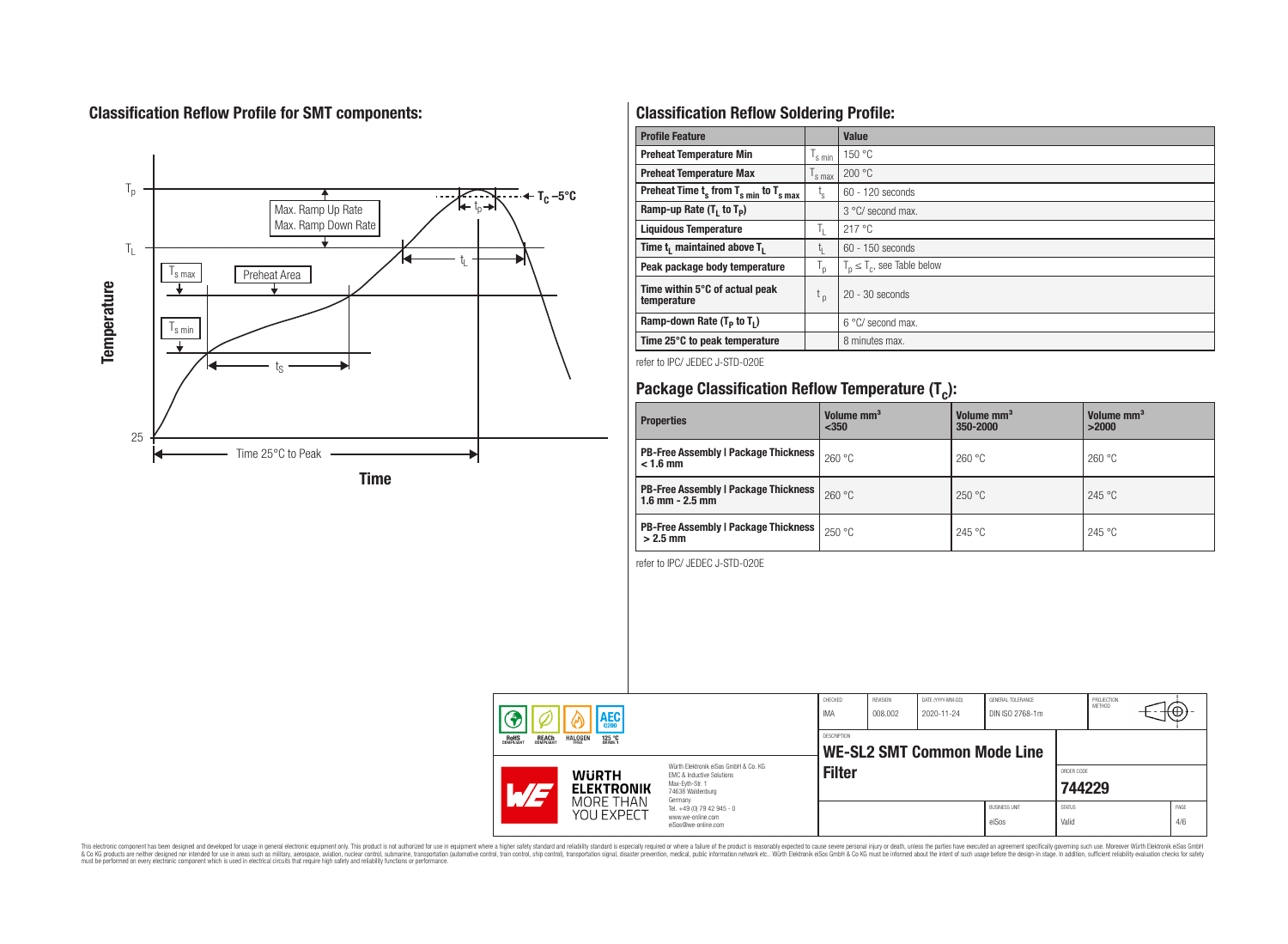# **Cautions and Warnings:**

# **The following conditions apply to all goods within the product series of WE-SL2 of Würth Elektronik eiSos GmbH & Co. KG:**

#### **General:**

- This electronic component is designed and manufactured for use in general electronic equipment.
- Würth Elektronik must be asked for written approval (following the PPAP procedure) before incorporating the components into any equipment in fields such as military, aerospace, aviation, nuclear control, submarine, transportation (automotive control, train control, ship control), transportation signal, disaster prevention, medical, public information network etc. where higher safety and reliability are especially required and/or if there is the possibility of direct damage or human injury.
- Electronic components that will be used in safety-critical or high-reliability applications, should be pre-evaluated by the customer.
- The component is designed and manufactured to be used within the datasheet specified values. If the usage and operation conditions specified in the datasheet are not met, the wire insulation may be damaged or dissolved.
- Do not drop or impact the components, the component may be damaged.
- Würth Elektronik products are qualified according to international standards, which are listed in each product reliability report. Würth Elektronik does not warrant any customer qualified product characteristics beyond Würth Elektroniks' specifications, for its validity and sustainability over time.
- The responsibility for the applicability of the customer specific products and use in a particular customer design is always within the authority of the customer. All technical specifications for standard products also apply to customer specific products.

#### **Product specific:**

#### **Soldering:**

- The solder profile must comply with the Würth Elektronik technical soldering specification. All other profiles will void the warranty.
- All other soldering methods are at the customers' own risk.
- Strong forces which may affect the coplanarity of the components' electrical connection with the PCB (i.e. pins), can damage the part, resulting in avoid of the warranty.

#### **Cleaning and Washing:**

- Washing agents used during the production to clean the customer application might damage or change the characteristics of the wire insulation, marking or plating. Washing agents may have a negative effect on the long-term functionality of the product.
- Using a brush during the cleaning process may break the wire due to its small diameter. Therefore, we do not recommend using a brush during the PCB cleaning process.

#### **Potting:**

• If the product is potted in the customer application, the potting material might shrink or expand during and after hardening. Shrinking could lead to an incomplete seal, allowing contaminants into the core. Expansion could damage the components. We recommend a manual inspection after potting to avoid these effects.

#### **Storage Conditions:**

- A storage of Würth Elektronik products for longer than 12 months is not recommended. Within other effects, the terminals may suffer degradation, resulting in bad solderability. Therefore, all products shall be used within the period of 12 months based on the day of shipment.
- Do not expose the components to direct sunlight.
- The storage conditions in the original packaging are defined according to DIN EN 61760-2.
- The storage conditions stated in the original packaging apply to the storage time and not to the transportation time of the components.

#### **Packaging:**

• The packaging specifications apply only to purchase orders comprising whole packaging units. If the ordered quantity exceeds or is lower than the specified packaging unit, packaging in accordance with the packaging specifications cannot be ensured.

#### **Handling:**

- Violation of the technical product specifications such as exceeding the nominal rated current will void the warranty.
- Applying currents with audio-frequency signals may result in audible noise due to the magnetostrictive material properties.
- The temperature rise of the component must be taken into consideration. The operating temperature is comprised of ambient temperature and temperature rise of the component.The operating temperature of the component shall not exceed the maximum temperature specified.

These cautions and warnings comply with the state of the scientific and technical knowledge and are believed to be accurate and reliable. However, no responsibility is assumed for inaccuracies or incompleteness.

| <b>AEC</b><br>0200 |                                                                                                                                      | CHECKED<br>IMA                                 | REVISION<br>008.002                                                         | DATE (YYYY-MM-DD)<br>2020-11-24 | GENERAL TOLERANCE<br>DIN ISO 2768-1m |  | PROJECTION<br><b>METHOD</b>   | $+\oplus$              |  |  |             |
|--------------------|--------------------------------------------------------------------------------------------------------------------------------------|------------------------------------------------|-----------------------------------------------------------------------------|---------------------------------|--------------------------------------|--|-------------------------------|------------------------|--|--|-------------|
|                    | <b>ROHS</b><br>COMPLIANT<br><b>REACH</b><br>COMPLIANT<br><b>HALOGEN</b><br>125 °C<br>GRADE 1<br>Würth Elektronik eiSos GmbH & Co. KG |                                                | <b>DESCRIPTION</b><br>WE-SL2 SMT Common Mode Line                           |                                 |                                      |  |                               |                        |  |  |             |
|                    |                                                                                                                                      | <b>WURTH</b><br><b>ELEKTRONIK</b><br>MORE THAN | EMC & Inductive Solutions<br>Max-Eyth-Str. 1<br>74638 Waldenburg<br>Germany | <b>Filter</b>                   |                                      |  |                               | ORDER CODE<br>744229   |  |  |             |
|                    |                                                                                                                                      | YOU EXPECT                                     | Tel. +49 (0) 79 42 945 - 0<br>www.we-online.com<br>eiSos@we-online.com      |                                 |                                      |  | <b>BUSINESS UNIT</b><br>eiSos | <b>STATUS</b><br>Valid |  |  | PAGE<br>5/6 |

This electronic component has been designed and developed for usage in general electronic equipment only. This product is not authorized for use in equipment where a higher safety standard and reliability standard si espec & Ook product a label and the membed of the seasuch as marked and as which such a membed and the such assume that income in the seasuch and the simulation and the such assume that include to the such a membed and the such